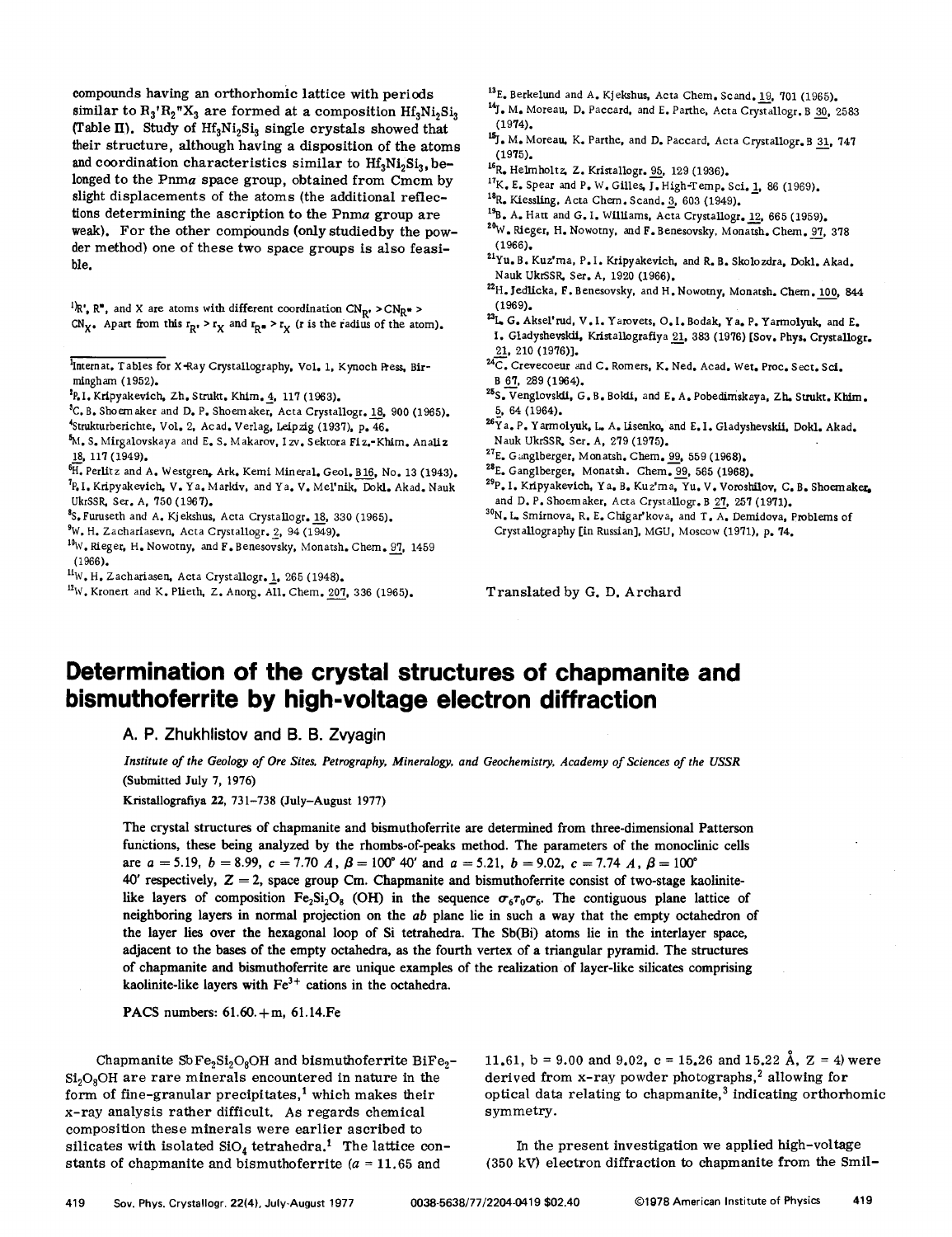

FIG. 1. Oblique-texture electron-diffraction pattern of chapmanite  $\varphi= 60^\circ$ .

kov site (Czechoslovakia)<sup>4</sup> and bismuthoferrite from Schneeberg (Saxony, East Germany),<sup>5</sup> samples of which were obtained from the Mineralogical Museum, Academy of Sciences of the USSR (museum numbers 65557 and 13067, respectively). Owing to the small amounts of material the chemical composition of the samples was not analyzed - published data for minerals from these sites were employed.<sup>4,5</sup>

Oblique-texture electron-diffraction patterns (Fig. 1) revealed the sharp structural similarity of chapmanite and bismuthoferrite to layer-like silicates and most of all to minerals with two-stage layers; they clearly indicated base-centered monoclinic cells: For chapmanite  $a = 5.19$ ,  $b = 8.99$ ,  $c = 7.70$   $\AA$ ,  $\beta = 100^{\circ}40'$  and for bismuthoferrite  $a = 5.21$ ,  $b = 9.02$ ,  $c = 7.74$   $\text{\AA}$ ,  $\beta = 100^{\circ}40$ ',  $\text{Z} = 2$  (Fig. 1).

The intensities of the reflections were estimated from oblique-texture electron-diffraction patterns recorded with multiple exposures. The most sharply distinguished reflections were measured in an MF-4 microphotometer. For structural analysis we used 180 and 156 independent reflections with maximum values of  $3h^2 + k^2 =$ 100 and 84 for chapmanite and bismuthoferrite, respectively, at a maximum value of  $l = 9$ .

Since the general characteristics of the intensity distribution failed to reflect any of the polytypic forms of kaolin and serpentine minerals, further investigation was based on the use of a three-dimensional Patterson function analyzed by the rhombs-of-peaks method.<sup>6,7</sup> Unfortunately the simultaneous study of both structures was impossible; they were considered successively, first chapmanite<sup>8</sup> and then bismuthoferrite, and this somewhat complicated the interpretation of the Patterson functions.

The projection of the Patterson function of chapmanite on the uv plane in the point approximation is shown in Fig. 2. In the Patterson synthesis attention is drawn to the regular disposition of the majority of the maxima, mainly



FIG. 2. Three-dimensional Patterson function of chapmanite in point form. The first figure by the circle is the peak intensity in relative units, the second is the height in hundredth parts of the w axis. For the original segments I (thin lines) and III (thick lines) the complete systems of rbombs are shown. The dashed lines in both cases denote the rhombs of peaks formed by a C translation.

with respect to planes perpendicular to the v axis at intervals of *b/6.* On this basis we might conclude that the segments between pairs of atoms in the structure (primarily between cations) had projections along the b axis multiple to *b/6,* as is characteristic of layerlike silicates.

In order to ease solution of the Patterson function we took space groups C2, Cm, and *C2/m,* compatible with the existence of extinctions for  $h + k \neq 2n$  only, and plotted the expectation theoretical Patterson diagrams relating to those positions of the original segment with  $\Delta y = 1/6$  relative to the symmetry elements in the basic system (b.s.) for which the foregoing peak distribution was obtained in the vector system (v.s.). Segments with projections *b/3* were not considered, since for a base-centered lattice in addition to the original segment with  $\Delta y = 1/6$  a segment with  $\Delta y =$ *1/3* also existed.

In the presence of a two-fold axis the segment in the



FIG. 3. Vector systems formed by a segment with  $\Delta y = \frac{1}{6}$  in the basic system (space group Cm). a) Middle of the segment displaced relative to the m plane by  $\Delta y = \frac{1}{4}$ ; b) one end of the segment in the m plane. The dashed lines show the v.s. and b.s. generated by a C translation.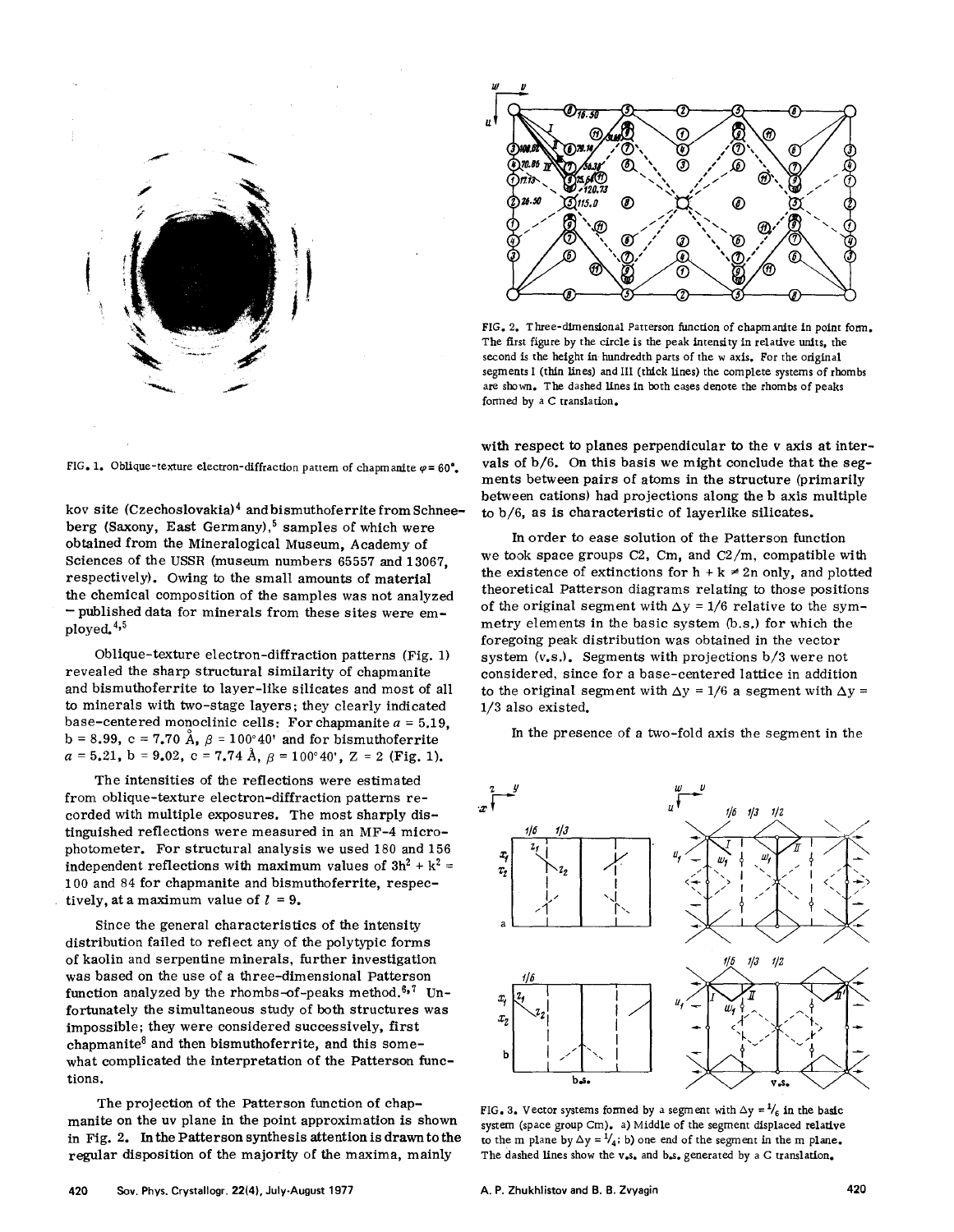TABLE I. Coordinates of the Atoms in the Chapmanite Structure

| Atoms                      | x/a                                                      | y/b                                             | z/c                                                            | Atoms                | x/a                                          | y/b                                | z/c                                          |
|----------------------------|----------------------------------------------------------|-------------------------------------------------|----------------------------------------------------------------|----------------------|----------------------------------------------|------------------------------------|----------------------------------------------|
| Sb<br>Fe<br>Si<br>0,<br>0, | 0.418(1)<br>0.500(2)<br>0.301(4)<br>0.289(5)<br>0.296(5) | 0.5<br>0.1655(1)<br>0.171(2)<br>0.332(3)<br>0.0 | 0.743(1)<br>0.000(2)<br>0.375(3)<br>$-0.135(4)$<br>$-0.135(4)$ | о,<br>OН<br>о.<br>O5 | 0.220(5)<br>0.684(5)<br>0.082(5)<br>0.336(5) | 0.173(3)<br>0.0<br>0.254(3)<br>0.0 | 0.143(4)<br>0.144(4)<br>0.446(4)<br>0.443(4) |

b.s. may lie in a general position with one end on the axis (rhombs connected in pairs9) and parallel to the two-fold axis (rhombs degenerating into lines).

In the presence of an m plane the foregoing peak distribution in the V.s. is realized in two forms: a) the middle of the segment is displaced from the m plane by  $\Delta v =$ 1/4 (segment in the general position, two rhombs merge into one,  $^{10}$ ; b) one end of the segment lies in the m plane (rhombs linked in pairs) (Fig. 3). For the same direction of the original segment, as regards the geometry of the V.s. peak distribution. (a) is indistinguishable from a superposition of the v.s. (a) + (b). However, the versions are distinguished by the ratio of the interaction peak intensities  $u_1v_1w_1$  and  $u_11/2w_1$ ; in case (a) the intensity ratio is 1:2 and in case  $(a) + (b) 3:2$ .

In the case of the C2/m space group, the v.s. is formed by the superposition of the v.s. generated by the m plane and two-fold axis, with the addition of rhombs degenerated into lines corresponding to an inversion center.

In the Patterson synthesis we located only the rhombs of peaks generated by an m plane and represented by the four systems  $I-IV: I-(a) + b$ ;  $II-(a)$ ,  $III$  and  $IV-(b)$  (Fig. 2); we accordingly took the space group Cm for chapmanite.

Allowing for the multiplicities of the atoms, the interatomic distances, and the peak intensities, to each system of rhombs we referred the pair of atoms generating it. For a cation content of the unit cell  $Sb_2Fe_4Si_4$ , the Sb atoms can only occur on the m plane (system b) in the Cm space group, and then the two systems of rhombs (a) in the Patterson synthesis should relate to Fe and Si atoms in a

TABLE II. Interatomic Distances in the Chapmanite Structure (A)



Note: The prime indicates atoms related to the basic atoms by symmetry operations.

general position. Under these conditions v.s. I may be formed by an Fe-O segment  $\sim$  2.00 Å long, characteristic of  $Fe^{3+}$  octahedra, v.s.  $\Pi$  by an Fe-Si pair, v.s.  $\Pi$  and IV by Sb-Si and Sb-Fe pairs in accordance with the intensities of their peaks.

From v.s. II we found the coordinates  $(0<sup>1</sup>/<sub>2</sub>0)$  and (0.31 1/6 0.38) for the pair of Fe, Si atoms relative to the m plane<sup>7</sup>; this only fixed the y coordinate, while x and z were valid apart from a constant factor. In order to be specific, let the first position refer to Fe and the second to Si. The Cm symmetry of each of the atoms is multiplied in the cell having  $b = a\sqrt{3}$  with the formation of a hexagon. This is exactly how the Si atoms are disposed in all the layerlike silicates, and Fe in their dioctahedral varieties.

In v.s. I(a), which together with I(b) composes the rhomb system I, for the pair of atoms (Fe and 0) we obtain the coordinates  $(0\ 1/3\ 0)$  and  $(0.21\ 1/6\ 0.14)$  relative to the m plane. Since each of these positions may be referred to Fe, there are two centrosymmetrical solutions for the 0 atoms. Despite the symmetry of the Cm structure we have to use both solutions. The foregoing dispositions of the Fe atoms with respect to the vertices of the hexagon, in fact, the presence of  $Fe-O$  segments with  $O$ atoms in a general position  $(y = 1/6$  and  $1/3$ ) [according to  $v,s.$  (a)] and in the m plane [according to  $v,s.$  (b)], and the length of these segments  $\sim$  2.00 Å are signs of a dioctahedral lattice of  $Fe^{3+}$  octahedra, centrosymmetrical in the ideal case. For the foregoing coordinates of the Fe from v.s. I(a) we obtain the coordinates  $(0.21 \; 1/6 \; 0.14)$  and  $(0.29\ 1/3\ -0.14)$  for the oxygen atoms.



FIG.4. Structure of chapmanite in normal projection on the ab plane. The thick continuous lines are the upper bases of the octahedra, the thick broken lines the lower bases of the octahedra, the thin continuous lines the bases of the tetrahedra, the thin dotted and dashed lines the lower bases of the octahedra of the next layer.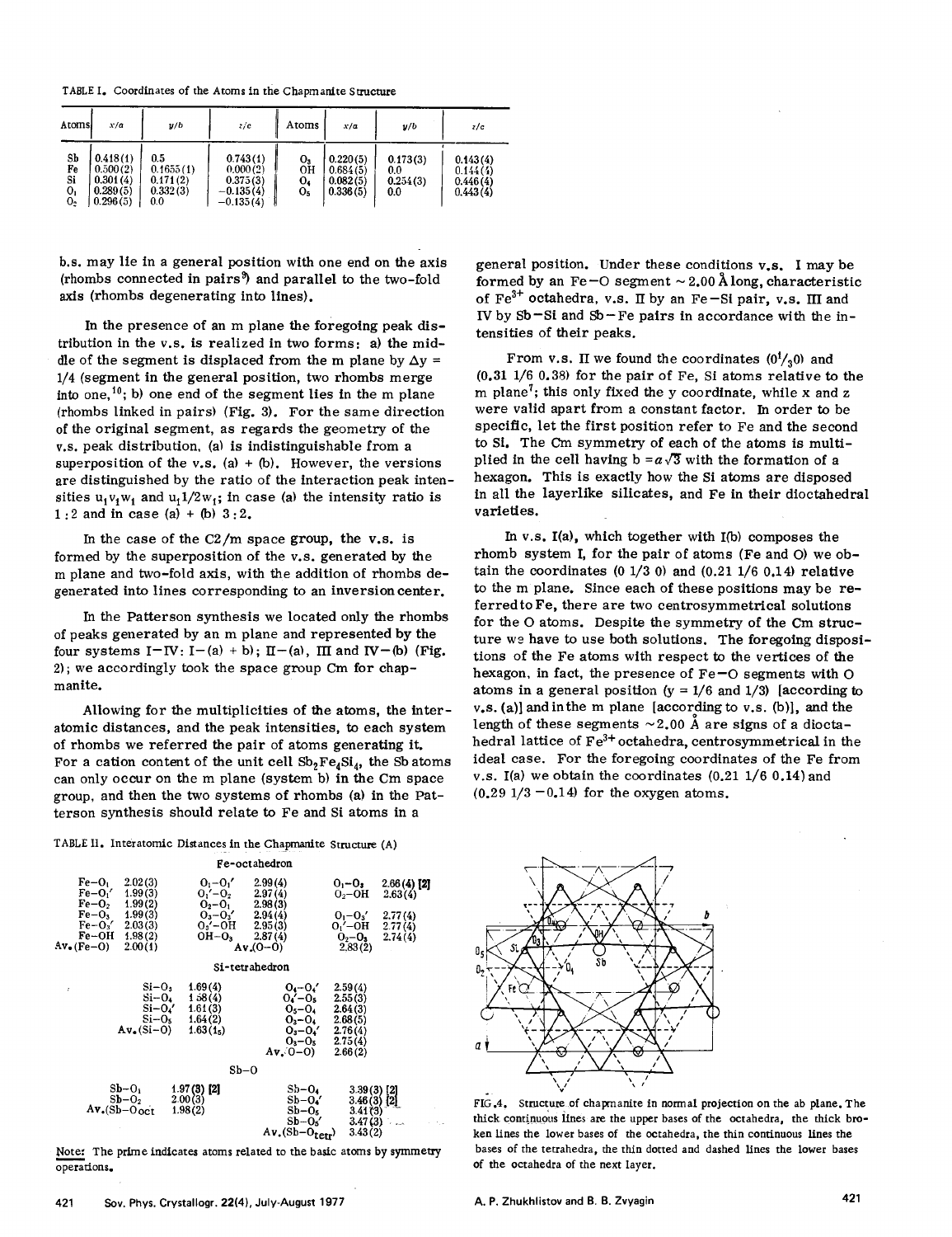TABLE III. Coordinates of the Atoms in the Structure of Bismuthoferrite

| Atoms                      | x/a                                                      | y/b                                            | z/c                                                            | Atoms                | x/a                                          | y/b                                 | z/c                                          |
|----------------------------|----------------------------------------------------------|------------------------------------------------|----------------------------------------------------------------|----------------------|----------------------------------------------|-------------------------------------|----------------------------------------------|
| Bi<br>Fe<br>Si<br>0,<br>Ο2 | 0.413(1)<br>0.500(3)<br>0.316(5)<br>0.295(7)<br>0.317(7) | 0.5<br>0.165(2)<br>0.166(3)<br>0.328(4)<br>0.0 | 0.716(1)<br>0.000(3)<br>0.369(5)<br>$-0.144(7)$<br>$-0.128(7)$ | 0,<br>OН<br>0.<br>о, | 0.219(7)<br>0.684(7)<br>0.081(7)<br>0.326(7) | 0.170(4)<br>-0.0<br>0.248(4)<br>0.0 | 0.143(7)<br>0.145(7)<br>0.448(7)<br>0.429(7) |

For the Fe-O pair v.s. I(b) gives a direct IFe  $(0.1/6$ 0),  $\Omega$  (0.21 0 0.14) and inverted [Fe (0.21 1/3 0.14,  $\Omega$  (0)  $1/2$  0] solution relative to the m plane, assuming the Fe must be in a general position. Both solutions are used on the same basis as in I(a). From these solutions, on moving the origins of the  $Fe-O$  vectors into the positions of the Fe atoms just selected, the coordinates  $(0.21\;1/2)$ 0.14) and (0.29  $0 - 0.14$ ) are obtained for the O atoms in the structure.

The coordinates of the Sb atoms are established from v.s. III (Sb-Si) and IV (Sb-Fe), each giving two solutions relative to the m plane analogous to those considered for v.s. I(b). From v.s. III we have the atomic positions Si (0 1/6 0), Sb (0,38 0 0,64) and Si (0,38 1/3 0,64), Sb (0  $1/2$  0), and from v.s. IV Fe (0 1/6 0), Sb (0.41 0 0.73), and Fe  $(0.41 \frac{1}{3} \, 0.73)$ , Sb  $(0 \frac{1}{2} \, 0)$ . In the present case we only have to choose one solution. For the earlier obtained coordinates of the Fe and Si atoms, as a result of using the two v.s. (III and IV), the Sb atoms are uniquely assigned the coordinates  $(0.42 0.5 0.73)$ , as referring to coincident solutions for systems III and IV.

As a result of the analysis of the Patterson function we determined the coordinates of all the cations and four octahedral O atoms. The remaining two O atoms were located by successively constructing Fourier-potential syntheses. The final refinement of the chapmanite structure was based on the method of least squares, giving an R factor of 11.2%. The coordinates of the atoms with the mean-square errors calculated on the B. K. Vainshtein principle<sup>11</sup> for B = 2.0 are given in Table I, the interatomic distances in Table II. The projection of the chapmanite structure on the ab plane is illustrated in Fig. 4.

In the Patterson synthesis of bismuthoferrite the system of rhombs of peaks formed by the Fe-O and Fe-Si pairs is similar to that of chapmanite. In a similar way we used v.s. II and I to obtain the coordinates of the Fe and Si and the octahedral O atoms. However, on the Patterson synthesis of bismuthoferrite, instead of two v.s. (II and IV in Fig. 2) we located only one "pure" system of rhombs (b) (III). This is also distinguished by a sharp



FIG.5. Structure of bismuthoferrite in projection on the bc plane.

rise in the peak intensities, which may be the result of not only the greater scattering power of Bi relative to Sb but also the superposition of the two v.s. corresponding to the pairs  $Bi$ -Fe and  $Bi$ -Si. For each of the positions of Fe  $(0\ 1/3\ 0)$  and Si  $(0.32\ 1/6\ 0.39)$  established from v.s. II. in actual fact, we obtained two solutions for the Bi coordinates from the system of rhombs  $\Pi$ , one of these being common for both pairs of solutions and giving the Bi coordinates Bi  $(0.41\ 0.5\ 0.70)$  in the structure of bismuthoferrite. Further refinement of the structure by Fourier syntheses and the method of least squares yielded an R factor of  $12.1\%$ . The coordinates of the atoms with the mean-square deviations (B = 3.0) are given in Table III, the interatomic distances in Table IV, and the projection of the structure on the bc\* plane in Fig. 5.

We thus find that the structures of chapmanite and bismuthoferrite comprise two-stage layers of  $Fe_2Si_2O_8$ -(OH) analogous to the kaolin layers Al<sub>2</sub>Si<sub>2</sub>OH(OH)<sub>4</sub> arranged successively and symbolically written  $\sigma_{\beta \tau_0 \sigma_{\beta}}$  (Ref. 12), never encountered before in kaolinite-like minerals. In these structures the hexagons of octahedral and tetrahedral cations of neighboring layers coincide in normal projection on the ab plane. In the interlayer gap separating these are Sb and Bi atoms adjacent to the bases of the empty octahedra, acting as the fourth vertices of triangular pyramids [the mean  $Sb(Bi) - O_{oct}$  and  $Sb(Bi)$  – Otetr distances differ by more than a factor of 1.5]. Despite the difference in the dimensions of the  $\text{Sb}^{3+}$  and  $\text{Bi}^{3+}$ cations and their distances from Ooct, the thickness of the interlayer is the same in both structures ( $n = 3.17$  and 3.18  $\AA$ ). Here and subsequently when comparing structural data the first numbers will pertain to chapmanite and the second to bismuthoferrite.

|  |  |                                                             | TABLE IV. Interatomic Distances in the Structure of Bismuthoferrite (A) |  |
|--|--|-------------------------------------------------------------|-------------------------------------------------------------------------|--|
|  |  | considered the company's construction of the company's con- |                                                                         |  |

|                                                                                                                |                                                | Fe-octahedron                                                                                        |                                                                                                              |                                                                           |                                                           |
|----------------------------------------------------------------------------------------------------------------|------------------------------------------------|------------------------------------------------------------------------------------------------------|--------------------------------------------------------------------------------------------------------------|---------------------------------------------------------------------------|-----------------------------------------------------------|
| $Fe-O1$<br>$Fe-O1'$<br>$Fe-O2$ 193(3)<br>$Fe-O_3$ 2.01(5)<br>$Fe-O_3'$ 2.06(4)<br>$Fe-OH$ 1.99(3)<br>\v.(Fe-O) | 2.02(4)<br>2,07(5)<br>2.01(1 <sub>5</sub> )    | $O_1 - O_1'$<br>$O_1' - O_2$<br>$O_2 - O_1$<br>$O_3 - O_3'$<br>$O_3' - OH$<br>$OH-03$<br>$Av_*(0-0)$ | 2.96(5)<br>2.96(5)<br>2.96(4)<br>2.98(5)<br>2.98(4)<br>2.86(5)<br>2,84(2)                                    | $O_1 - O_3$<br>$O_2 - OH$<br>$O_1 - O_3'$<br>$O_1' - OH$<br>$O_2-O_3$     | $2.73(6)$ [2]<br>2.55(6)<br>2.80(6)<br>2.88(7)<br>2.73(7) |
|                                                                                                                |                                                |                                                                                                      | Si-tetrahedron                                                                                               |                                                                           |                                                           |
|                                                                                                                | $Si-O_3$<br>$Si-O_4$<br>$Av_{\bullet}(Si-O)$   | 172(6)<br>1.64(5)<br>$Si-O_4'$ 1.59(5)<br>$Si-O5$ 1.57(3)<br>1.63(2)                                 | $O_{k} - O_{k}$<br>$0_4 - 0_5$<br>$O_5 - O_4$<br>$0_{3}-0_{4}$<br>$O_3 - O_4'$<br>$O_3 - O_5$<br>$Av_*(0-0)$ | 2.60(5)<br>2.62(4)<br>2.59(4)<br>2.70(7)<br>2.81(6)<br>2.67(6)<br>2,67(2) |                                                           |
|                                                                                                                |                                                | Bi–O                                                                                                 |                                                                                                              |                                                                           |                                                           |
|                                                                                                                | Bi–O1<br>$Bi-O2$<br>$Av_{\bullet}(Bi-O_{oct})$ | $2.06(4)$ [2]<br>2.20(4)<br>2.11(2)                                                                  | Bi−O،<br>$Bi-O_{\star}$<br>Bi–Os<br>$Bi-0s'$<br>$Av_{\bullet}(Bi-O_{\text{terr}})$                           | 3.39(5)<br>3.40(4)<br>3.35(3)                                             | $3.32(4)$ [2]<br>$3.29(5)$ [2]                            |

Note. The prime denotes atoms related to the basic atoms by symmetry operations.